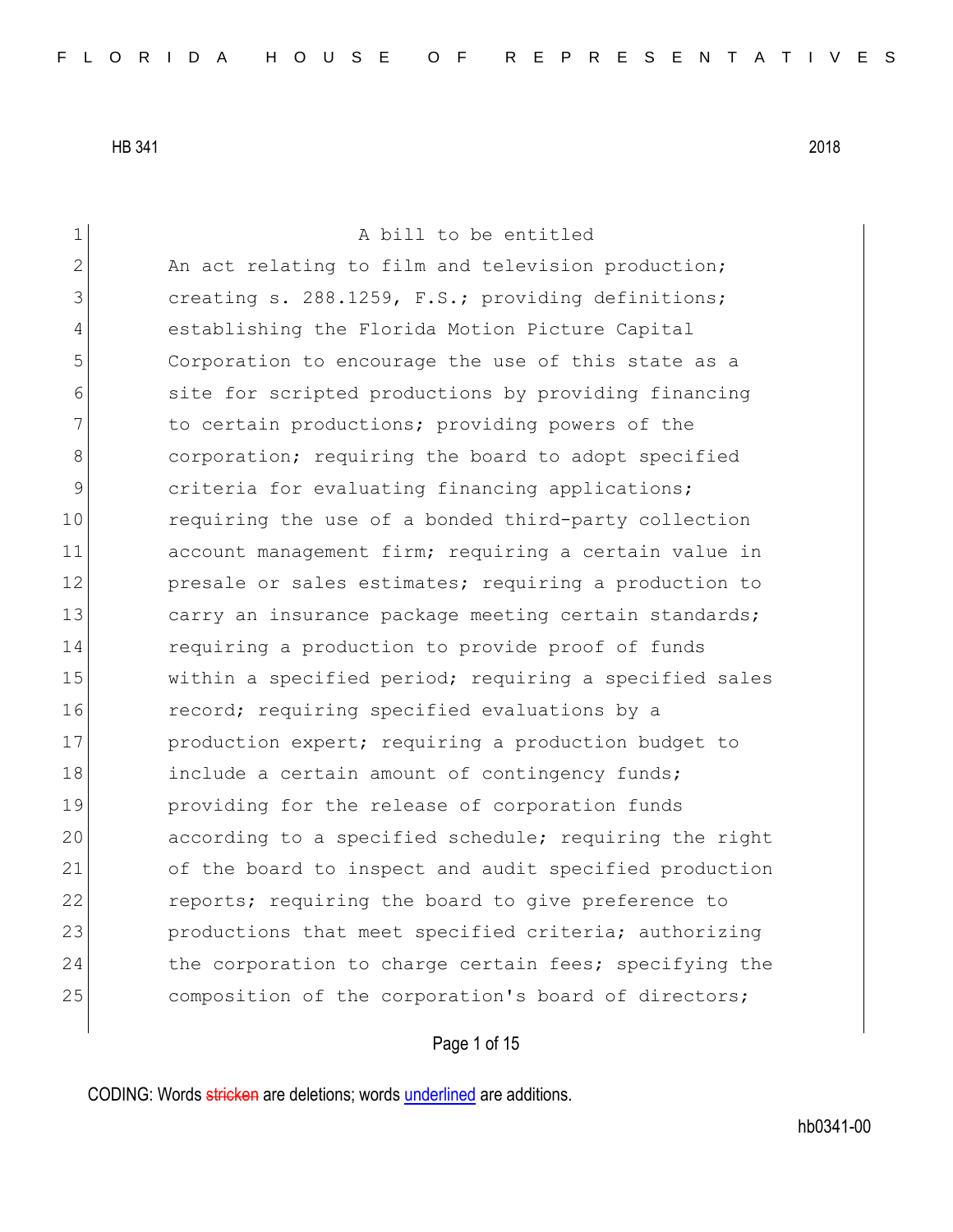26 providing for the appointment of the initial board; 27 providing that board members are eligible for 28 reappointment; providing that board members are 29 Subject to a specified code of ethics; prohibiting 30 board members from discussing pending applications 31 with applicants outside of a board meeting for a 32 Specified period; providing that board members shall 33 serve without compensation but may be reimbursed for 34 certain expenses; requiring the board to adopt bylaws, 35 **rules, and policies; requiring the board to hold** 36 **regularly scheduled meetings;** authorizing the creation 37 of the Florida Motion Picture Capital Account; 38 authorizing the board to deposit funds with certain 39 **institutions and to invest in permissible securities;** 40 requiring the deposit of any dividend payments in the 41 account; requiring that the corporation's operating 42 expenses be kept to a minimum and funded by 43 appropriations and net returns on investments; 44 providing that any claims against the account may only 45 be paid from the account; providing for appointment of 46 the corporation's president; providing powers and 47 duties of the president; requiring the corporation to 48 provide certain notice of financing contracts or 49 agreements to the Department of Economic Opportunity 50 and on the corporation's website for a specified

Page 2 of 15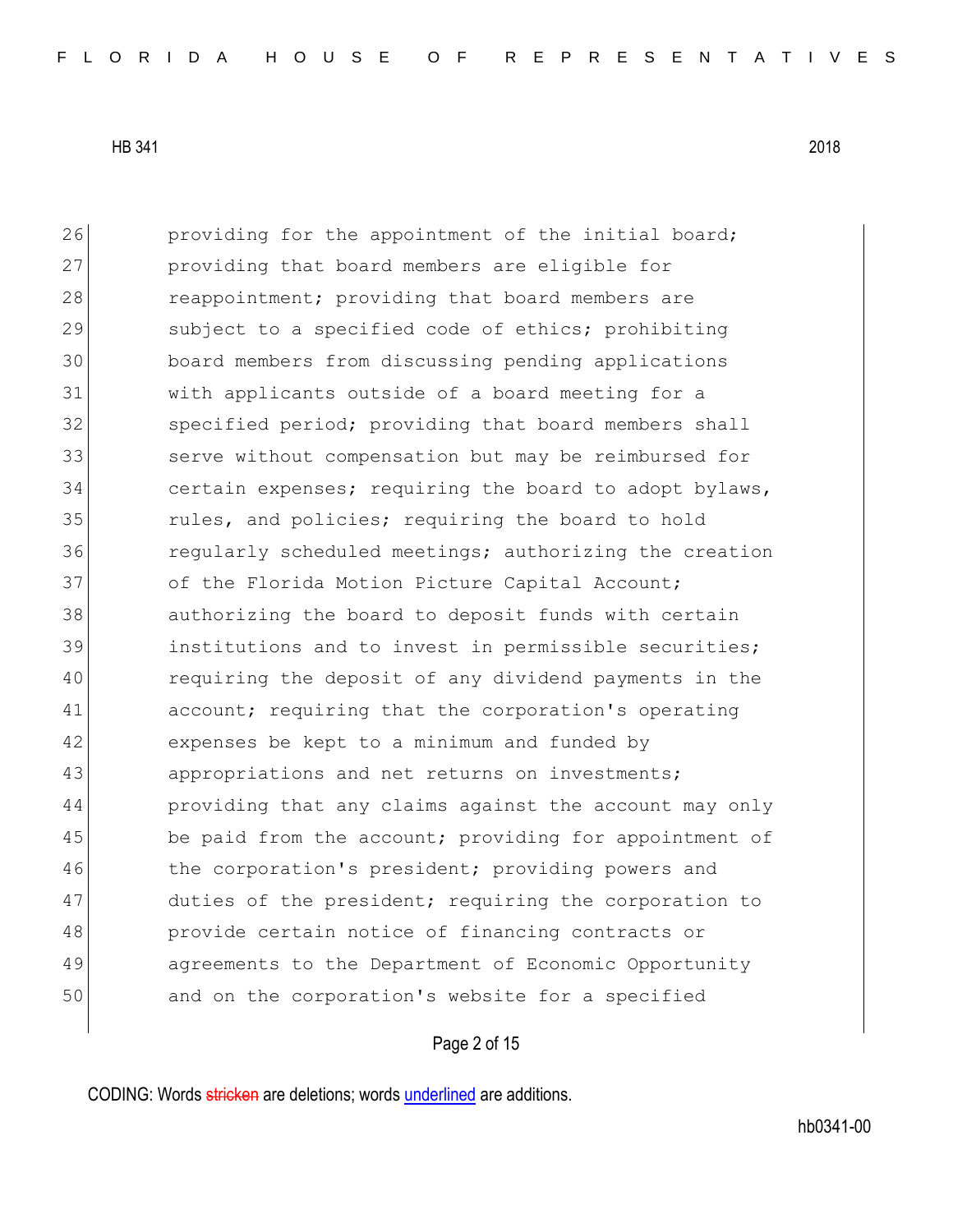| FLORIDA HOUSE OF REPRESENTATIVES |  |
|----------------------------------|--|
|----------------------------------|--|

| 51 | period; requiring the notice to include specified                |
|----|------------------------------------------------------------------|
| 52 | information; providing an effective date.                        |
| 53 |                                                                  |
| 54 | Be It Enacted by the Legislature of the State of Florida:        |
| 55 |                                                                  |
| 56 | Section 1. Section 288.1259, Florida Statutes, is created        |
| 57 | to read:                                                         |
| 58 | 288.1259 Florida Motion Picture Capital Corporation.-            |
| 59 | DEFINITIONS.-As used in this section, the term:<br>(1)           |
| 60 | "Account" means the Florida Motion Picture Capital<br>(a)        |
| 61 | Account.                                                         |
| 62 | "Board" means the corporation's board of directors.<br>(b)       |
| 63 | "Corporation" means the Florida Motion Picture Capital<br>(C)    |
| 64 | Corporation.                                                     |
| 65 | "High-wage jobs" are jobs that pay at least 120<br>(d)           |
| 66 | percent of the median wage for the arts, design, entertainment,  |
| 67 | sports, and media occupations category as determined by the most |
| 68 | recent United States Department of Labor, Bureau of Labor        |
| 69 | Statistics State Occupational Employment and Wage Estimates      |
| 70 | Florida.                                                         |
| 71 | "In-state expenditures" means the costs of tangible<br>(e)       |
| 72 | property used in this state, and services performed by residents |
| 73 | of this state, for scripted production, including preproduction  |
| 74 | and postproduction, but excluding costs for development,         |
| 75 | marketing, and distribution.                                     |
|    |                                                                  |

# Page 3 of 15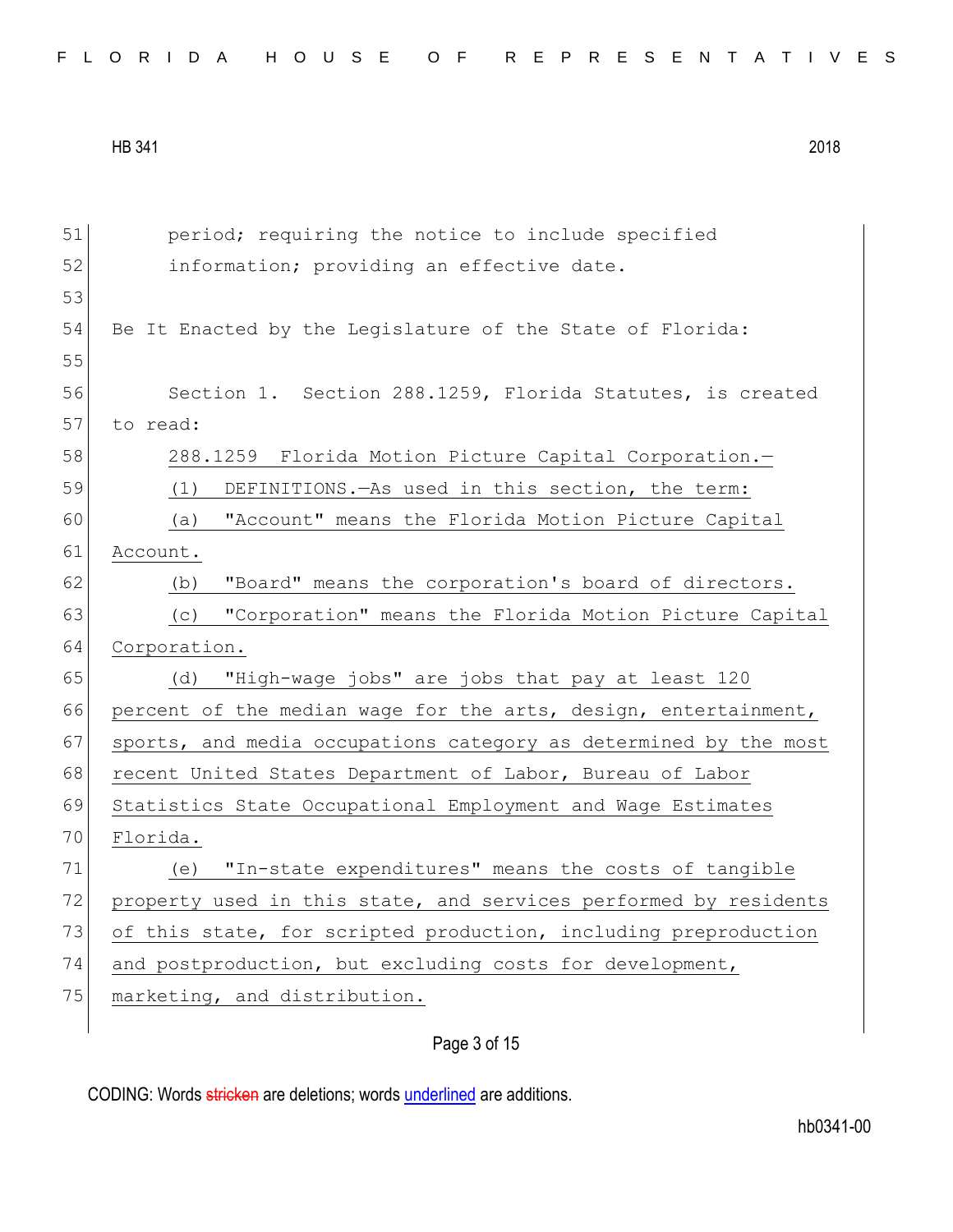76 (f) "President" means the chief executive officer of the 77 corporation. 78 (g) "Scripted production" or "production" means a feature 79 film of at least 70 minutes, whether produced for theatrical, 80 television, or direct-to-video release; a television series 81 created to run multiple seasons having an order for distribution 82 of at least five episodes; or a miniseries, which is produced 83 predominately from a written screenplay or teleplay. The term 84 does not include a commercial, an infomercial, or political 85 advertising; a reality show; a game show; an awards show; a 86 music video; an industrial or educational film; a weather or 87 market program; a sporting event or sporting event broadcast; a 88 gala; a production that solicits funds; a home shopping program; 89 a political program; a documentary; a gambling-related 90 production; a concert production; a local, regional, or 91 Internet-distributed-only news show or current-events show; a 92 sports news or sports recap show; a video game; a pornographic 93 production; or any production deemed obscene under chapter 847. 94 (h) "Television" includes broadcast, cable, and Internet 95 television. 96 (2) CORPORATION.—The Florida Motion Picture Capital 97 Corporation is created as a corporation not for profit, to be 98 incorporated under chapter 617 and approved by the Department of 99 State. The corporation shall be organized on a nonstock basis. 100 The purpose of the corporation is to encourage this state to be

Page 4 of 15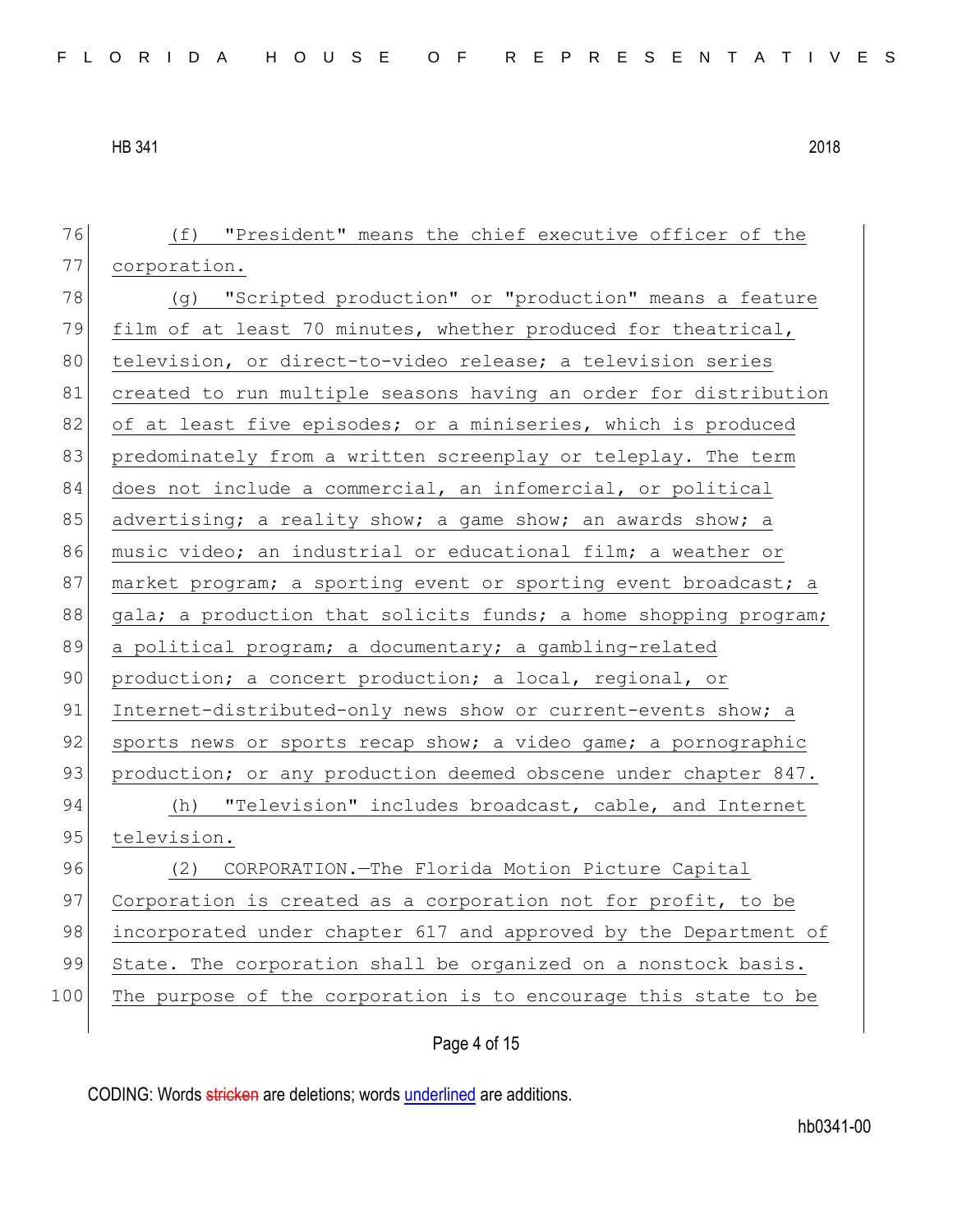|  |  |  |  |  |  |  |  |  |  |  | FLORIDA HOUSE OF REPRESENTATIVES |  |  |  |  |  |  |  |  |  |  |  |  |  |  |  |  |
|--|--|--|--|--|--|--|--|--|--|--|----------------------------------|--|--|--|--|--|--|--|--|--|--|--|--|--|--|--|--|
|--|--|--|--|--|--|--|--|--|--|--|----------------------------------|--|--|--|--|--|--|--|--|--|--|--|--|--|--|--|--|

| 101 | used as a site for scripted productions by providing financing  |
|-----|-----------------------------------------------------------------|
| 102 | to such productions.                                            |
| 103 | (3)<br>POWERS AND LIMITATIONS.-                                 |
| 104 | The corporation is authorized to provide financing to<br>(a)    |
| 105 | scripted productions in this state pursuant to the criteria,    |
| 106 | bylaws, rules, and policies adopted by the board, which must    |
| 107 | include the following:                                          |
| 108 | 1. The corporation shall provide financing to productions       |
| 109 | that it estimates will generate the greatest economic impact to |
| 110 | the state.                                                      |
| 111 | The amount of financing provided to a production must<br>2.     |
| 112 | not exceed the amount of the production's in-state expenditures |
| 113 | for that production.                                            |
| 114 | 3. The financing provided to a production must rank and         |
| 115 | remain pari passu with the highest class of ownership in the    |
| 116 | production, such that, in the event of liquidation or           |
| 117 | bankruptcy, the corporation's investment shares the highest     |
| 118 | priority with other preferred shareholders.                     |
| 119 | 4. Any financing provided under this section must be less       |
| 120 | than one-half of the cost of the production's total shares or   |
| 121 | other ownership interest.                                       |
| 122 | The amount of financing provided to any one production<br>5.    |
| 123 | must not exceed 12.5 percent of the sum of the remaining amount |
| 124 | of uncommitted funds in the account plus the amounts of all     |
|     |                                                                 |
| 125 | outstanding investments in other productions.                   |

# Page 5 of 15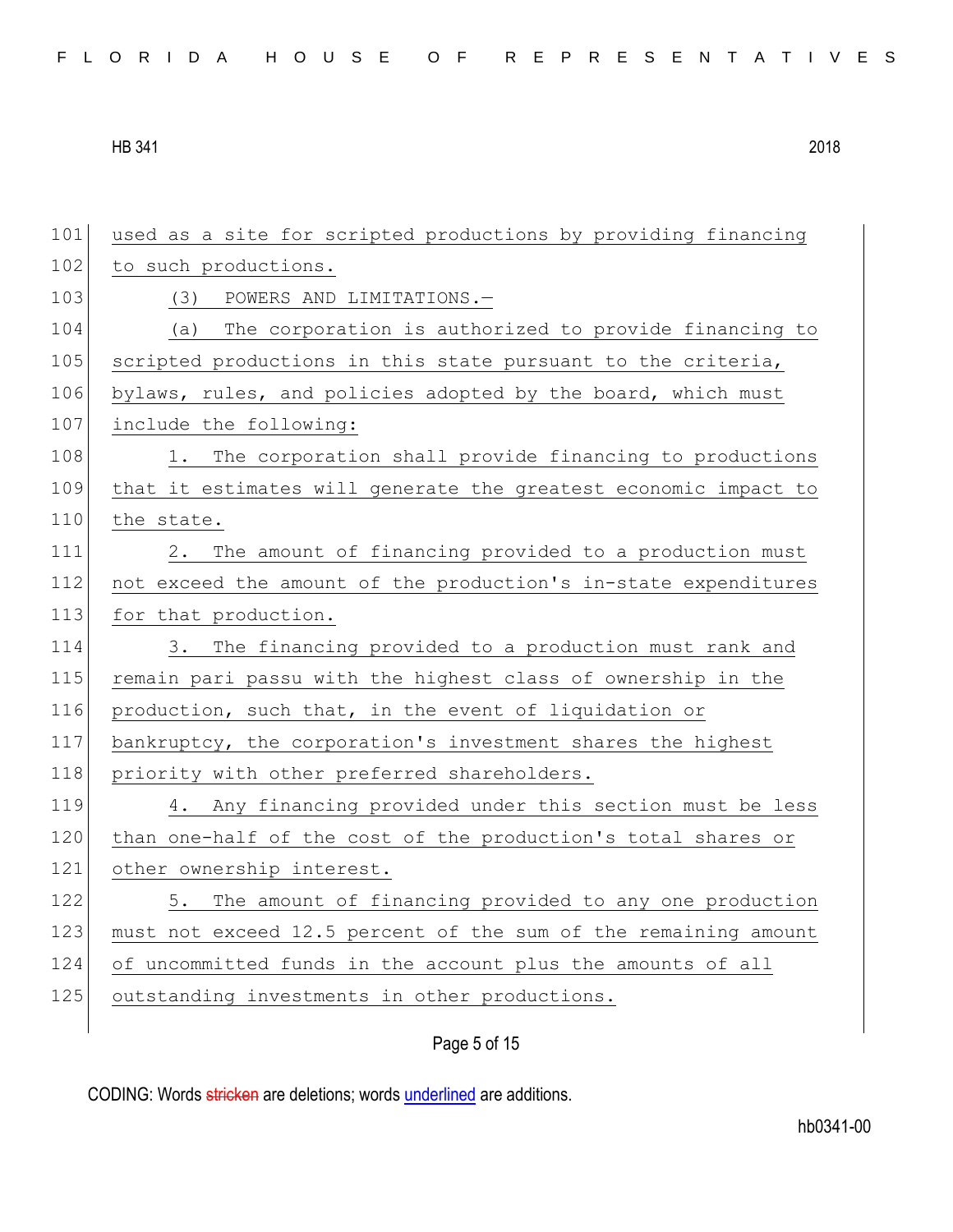126 6. The corporation must not have any voting rights, 127 creative control, or management authority over a production 128 receiving financing under this section. 129 7. The corporation shall limit the return on its 130 investments by establishing variable limits on returns that 131 account for time value and reduce returns in exchange for a 132 production's early buyout of financing positions. For a 133 production exercising an early buyout, the corporation shall 134 limit its return on investment to the minimum that is 135 actuarially measurable and credible and sufficiently related to 136 actual and expected losses to ensure the corporation's self-137 sufficiency and preservation of the state appropriations 138 provided for investment. 139 8. The corporation shall establish an application process 140 and conduct at least two application periods per fiscal year, 141 providing no more than 40 percent of the total funds in the 142 Florida Motion Picture Capital Account for the fiscal year to 143 productions in any one application period. 144 (b) The board shall adopt objective criteria for 145 evaluating applications for financing scripted productions in 146 this state. 147 1. The criteria must require: 148 a. The production to use a bonded third-party collection 149 account management firm to ensure that the corporation receives 150 all funds due from sales proceeds in accordance with a waterfall

Page 6 of 15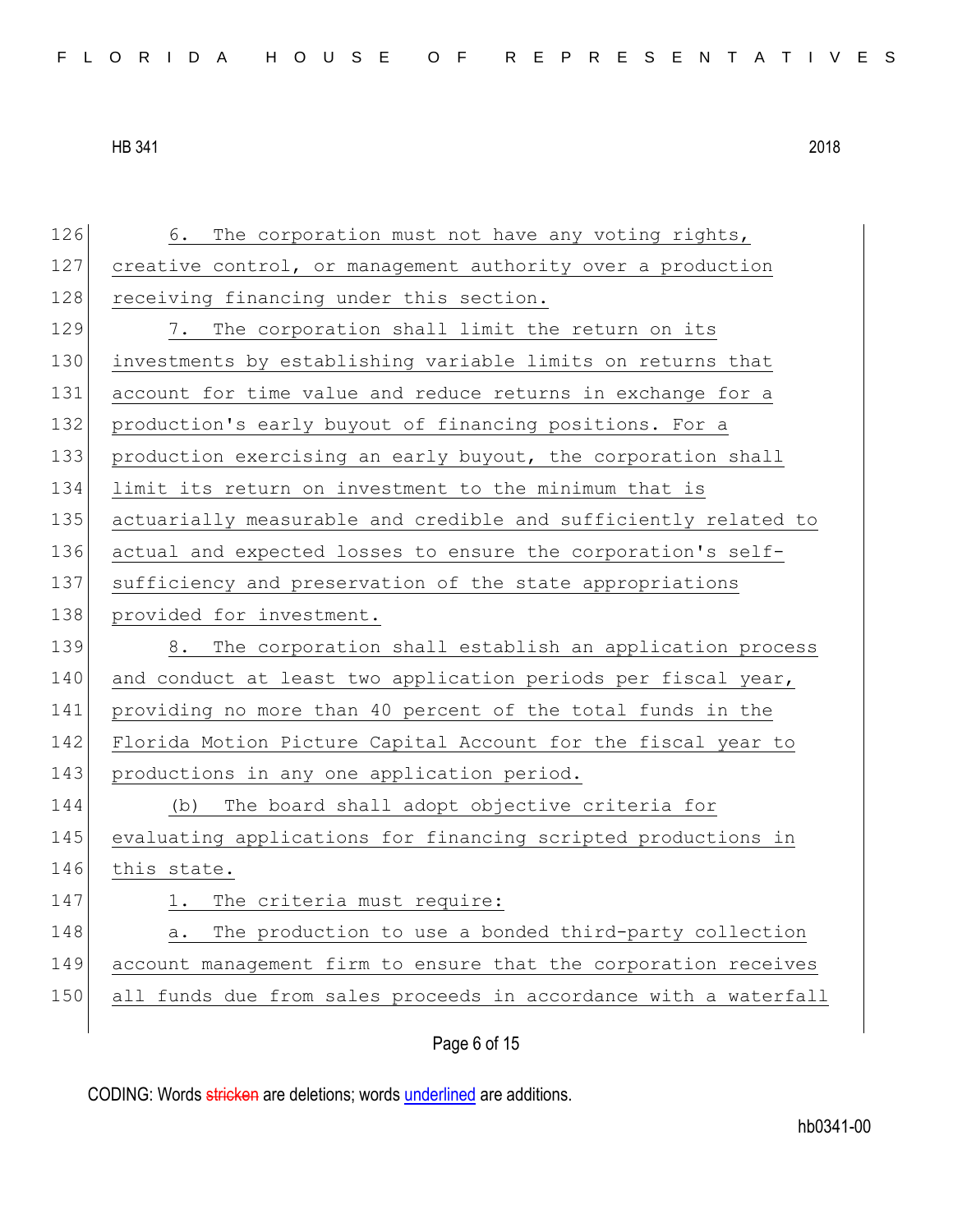151 agreement included in the corporation's investment terms. 152 b. Presales or sales estimates based on the cast and 153 script of the production from a sales agency that has sold at

|  |  | 154 least \$50 million in feature films which reflect a value of at |  |  |  |  |
|--|--|---------------------------------------------------------------------|--|--|--|--|
|  |  | 155 least 1.5 times the exposure of the corporation.                |  |  |  |  |

156 c. The production to carry an insurance package from an 157 insurance company rated "A" or higher by A.M. Best Company which 158 must include general liability insurance, workers' compensation, 159 and key cast and director insurance that covers the costs of 160 disruption or replacement downtime in the event of illness or 161 other loss of services from such individuals. If at least 75 162 percent of the production's filming schedule occurs after June 1 163 and before November 30, the production's insurance package must 164 include hurricane coverage.

165 d. The production to provide proof of funds for the 166 remaining budget within 60 days after application approval and 167 place the remaining budget in escrow before the release of 168 corporation funds.

169 e. That the lead producer or production company has 170 completed, sold, and delivered at least five feature films, or 171 the production must provide a completion bond.

172 f. That the production's budget, script, and filming 173 schedule have been evaluated and approved by a production expert 174 selected by the board.

175 g. The production budget to include contingency funds in

Page 7 of 15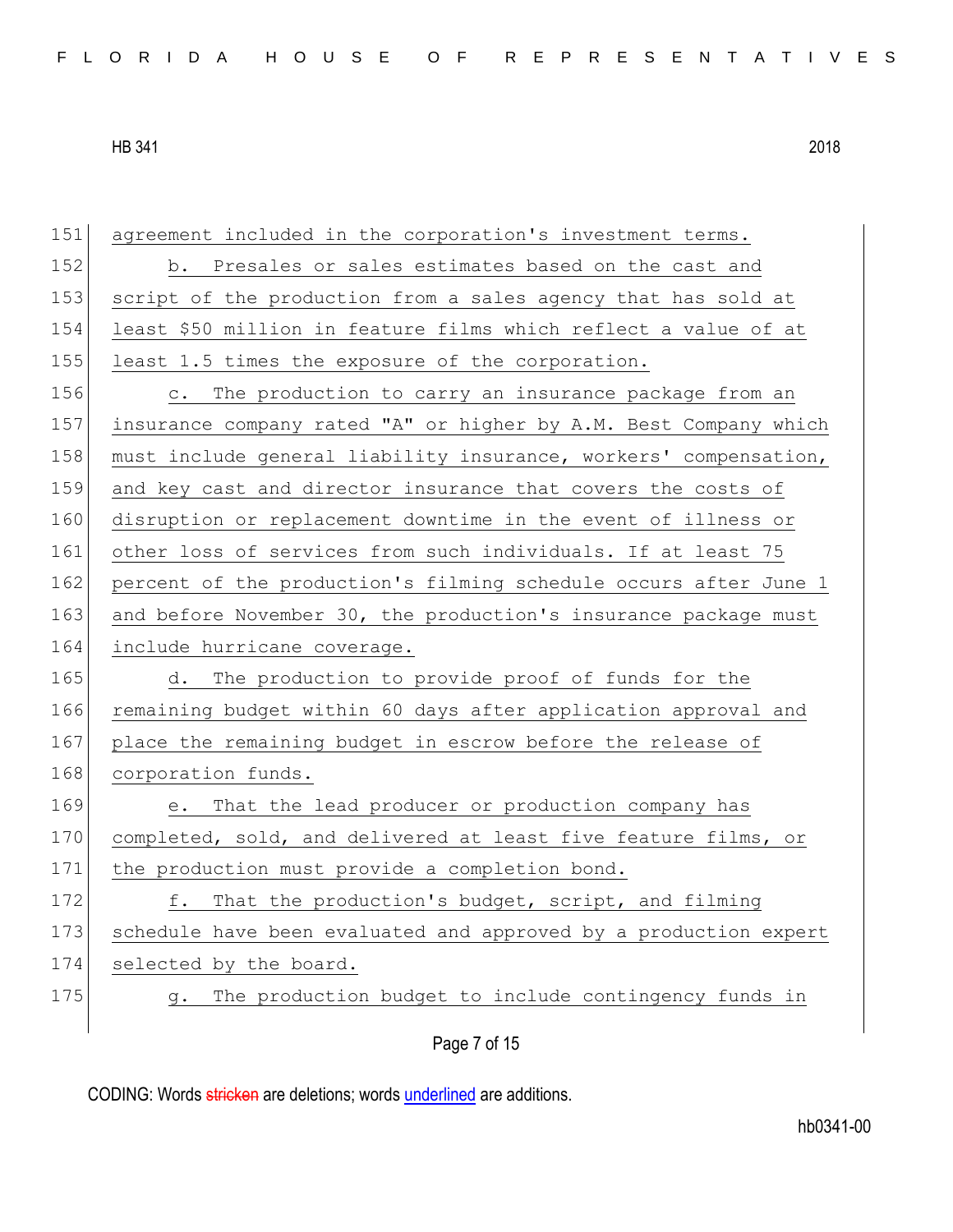| 176 | an amount equal to at least 5 percent of the total budget. Up to |
|-----|------------------------------------------------------------------|
| 177 | 40 percent of the contingency funds may be expended during       |
| 178 | production without the approval of the board. The remaining      |
| 179 | contingency funds may only be expended with prior approval of    |
| 180 | the board.                                                       |
| 181 | The board to release corporation funds to a production<br>h.     |
| 182 | in the following manner:                                         |
| 183 | Fifty percent of corporation funds shall be released<br>( I )    |
| 184 | on the first day of principal photography.                       |
| 185 | Twenty-five percent of corporation funds shall be<br>(TI)        |
| 186 | released upon completion of principal photography.               |
| 187 | (III)<br>Twenty-five percent of corporation funds shall be       |
| 188 | released after final picture lock, as that term is generally     |
|     |                                                                  |
| 189 | understood in the production industry.                           |
| 190 | i.<br>The production company to provide the board with the       |
| 191 | right to inspect and audit the weekly cost reports and general   |
| 192 | ledger of the production throughout preproduction, production,   |
| 193 | and postproduction.                                              |
| 194 | 2. Preference shall be given to:                                 |
| 195 | Productions that will generate the greatest comparative<br>a.    |
| 196 | economic impact for the state. The corporation shall make a      |
| 197 | determination of each project's comparative economic impact to   |
| 198 | the state by comparing the project budgets submitted during the  |
| 199 | application period and determining which projects create the     |
| 200 | greatest number of high-wage jobs for state residents and        |

Page 8 of 15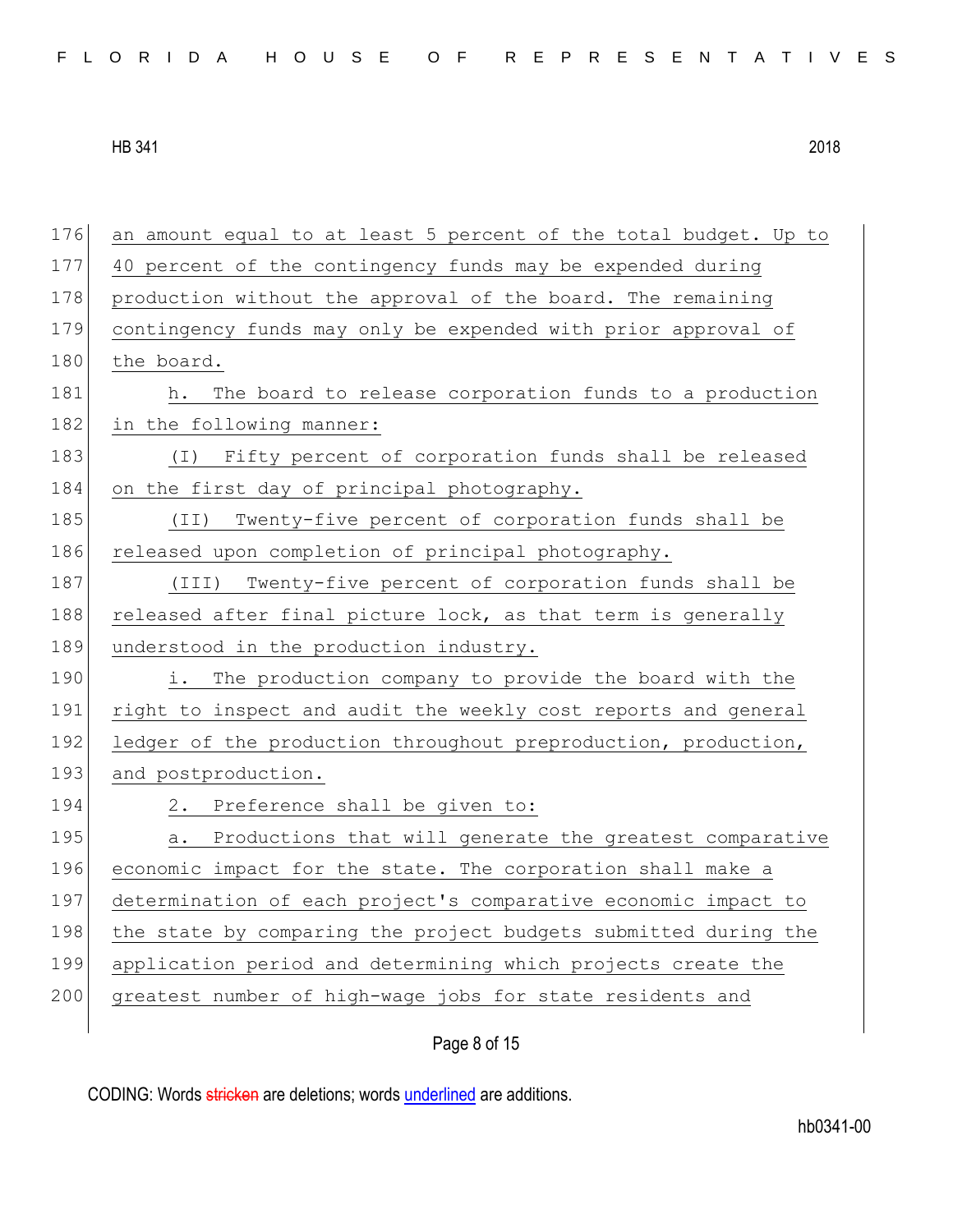201 propose the most significant in-state expenditures as a 202 percentage of total production expenditures. 203 b. Productions in which the proposed financing by the 204 corporation is lowest as a percentage of the production's total 205 shares or other ownership interest. 206 c. Productions with the quickest deployment, in which the 207 production's in-state expenditures will begin soonest after the 208 corporation commits to financing. 209 d. Productions by companies with a verifiable track record 210 in producing successful productions. 211 e. Productions by state-based production companies or by 212 producers, writers, or directors who are state residents. 213 f. Productions expected to significantly increase tourism 214 to the state by using a screenplay or teleplay based on a 215 Florida story or including recognizable state locations. 216 g. Productions whose development demonstrates the 217 likelihood of their success, including, but not limited to, 218 having a recognized director, actor, or other creative talent 219 attached to the production. 220 h. Productions in which the corporation's financing is 221 matched from local sources, including, but not limited to, 222 county or municipal agencies, local film commissions, or other 223 community resources. 224 (c) The corporation may charge fees, including, but not 225 limited to, application fees from productions seeking financing

Page 9 of 15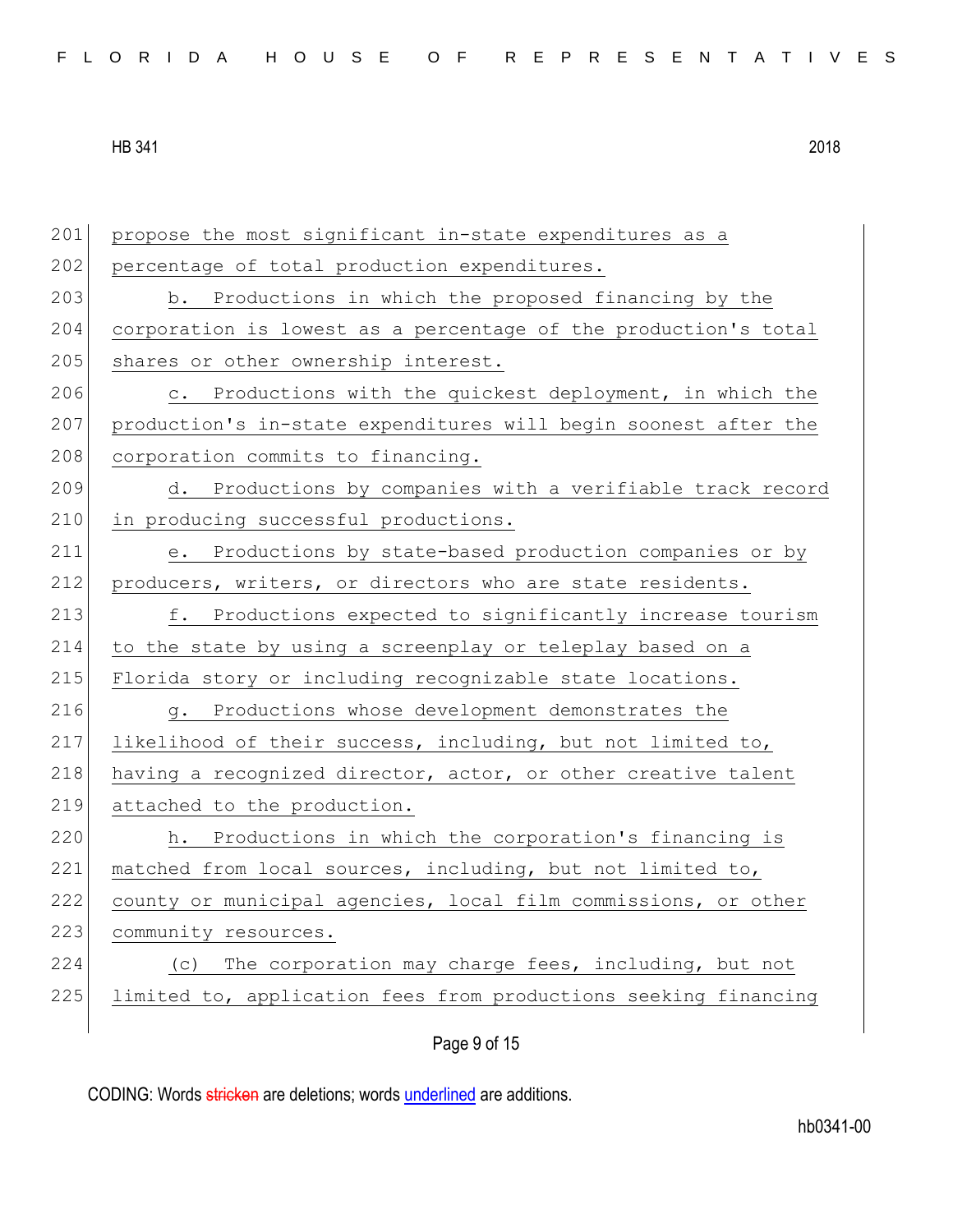| FLORIDA HOUSE OF REPRESENTATIVES |  |  |  |  |  |  |  |  |  |  |  |  |  |  |  |  |  |  |  |  |  |  |  |  |  |  |
|----------------------------------|--|--|--|--|--|--|--|--|--|--|--|--|--|--|--|--|--|--|--|--|--|--|--|--|--|--|
|----------------------------------|--|--|--|--|--|--|--|--|--|--|--|--|--|--|--|--|--|--|--|--|--|--|--|--|--|--|

226 under this section, but such fees may not exceed the reasonable 227 estimated cost of the activity for which the fee is charged, 228 such as the cost of processing an application. 229 (4) BOARD OF DIRECTORS; POWERS AND DUTIES.- $230$  (a)1. The board of directors of the corporation shall 231 consist of seven members who are permanent residents of the 232 state. Minority and gender representation must be considered 233 when making appointments to the board. The board shall be 234 composed of the following: 235 a. Two members who have experience in investment banking 236 and funds management focused on feature film and television 237 production. 238 b. Three members who have recent experience and are 239 recognized leaders in the production of feature films or 240 television in this state. Such members may include, but are not 241 limited to, producers, directors, production managers or 242 supervisors, or similar persons in positions of production 243 leadership. 244 c. One member who represents businesses that provide 245 supplies for feature film and television production in the 246 state, such as small businesses through which productions buy or 247 rent equipment, house and feed cast and crew, purchase supplies 248 and raw materials, or build production infrastructure. 249 d. One member who represents the state's feature film and 250 television workforce.

Page 10 of 15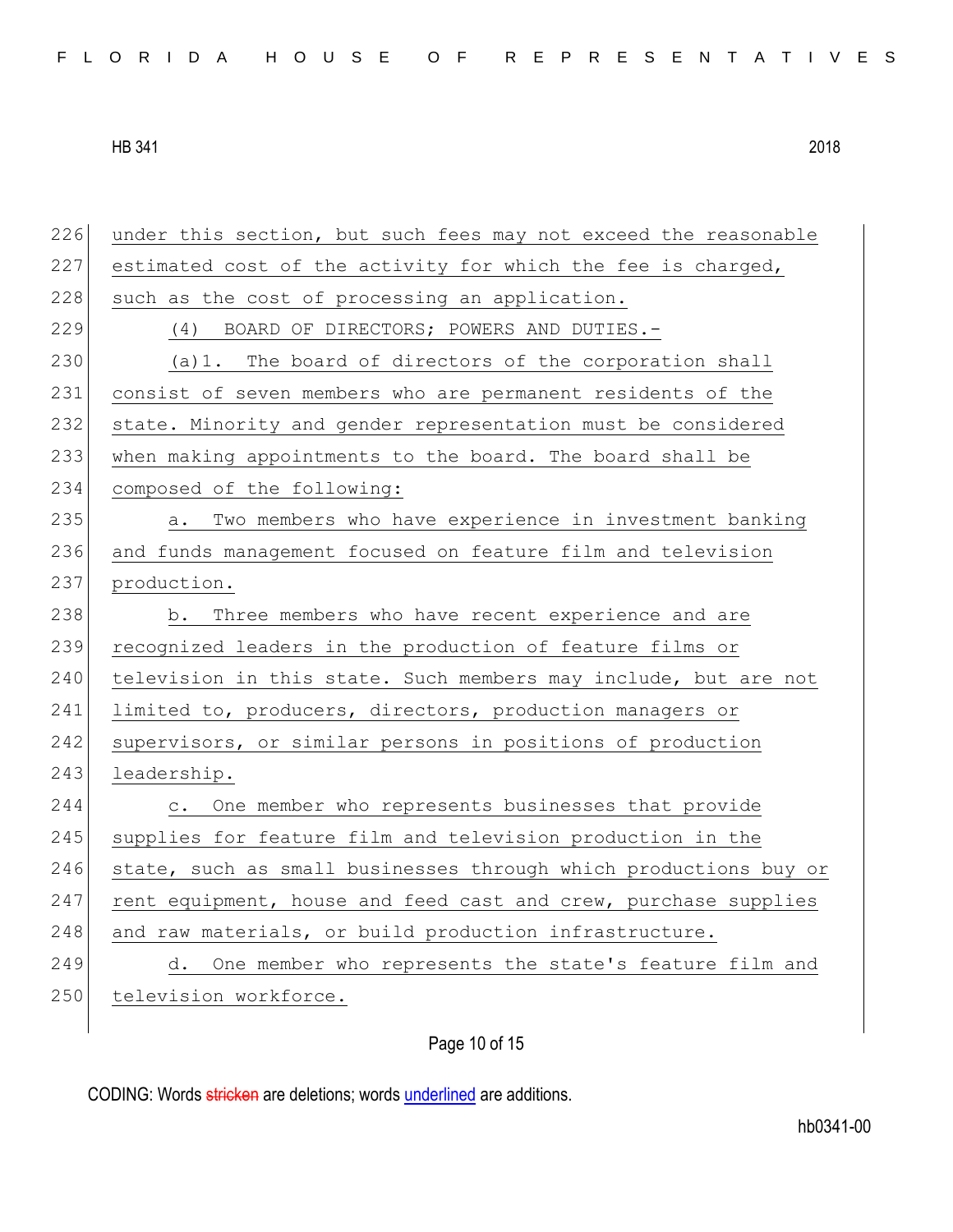| 251 | The initial board of directors shall be appointed as<br>2.        |
|-----|-------------------------------------------------------------------|
| 252 | follows:                                                          |
| 253 | The Florida Venture Forum and the Florida Chamber of<br>a.        |
| 254 | Commerce shall each appoint one member pursuant to sub-           |
| 255 | subparagraph 1.a.                                                 |
| 256 | b. The Governor, the President of the Florida Senate, and         |
| 257 | the Speaker of the Florida House of Representatives shall each    |
| 258 | appoint one member pursuant to sub-subparagraph 1.b.              |
| 259 | The Florida Department of Economic Opportunity shall<br>$\circ$ . |
| 260 | appoint one member pursuant to sub-subparagraph 1.c.              |
| 261 | The Congress of Motion Picture Associations of Florida<br>d.      |
| 262 | shall appoint one member pursuant to sub-subparagraph 1.d.        |
| 263 |                                                                   |
| 264 | To establish staggered terms, the initial members appointed by    |
| 265 | the Florida Chamber of Commerce and the Congress of Motion        |
| 266 | Picture Associations of Florida shall be appointed to 1-year      |
| 267 | terms; the initial members appointed by the Florida Speaker of    |
| 268 | the House and the President of the Florida Senate shall be        |
| 269 | appointed to 2-year terms; and the initial members appointed by   |
| 270 | the Florida Governor, the Florida Department of Economic          |
| 271 | Opportunity, and the Florida Venture Forum shall be appointed to  |
| 272 | 3-year terms.                                                     |
| 273 | 3. Board members shall serve for a term of 3 years and be         |
| 274 | eligible for reappointment. Vacancies shall be filled by the      |
| 275 |                                                                   |
|     | board within 30 days after the date of the vacancy. A vacancy     |

Page 11 of 15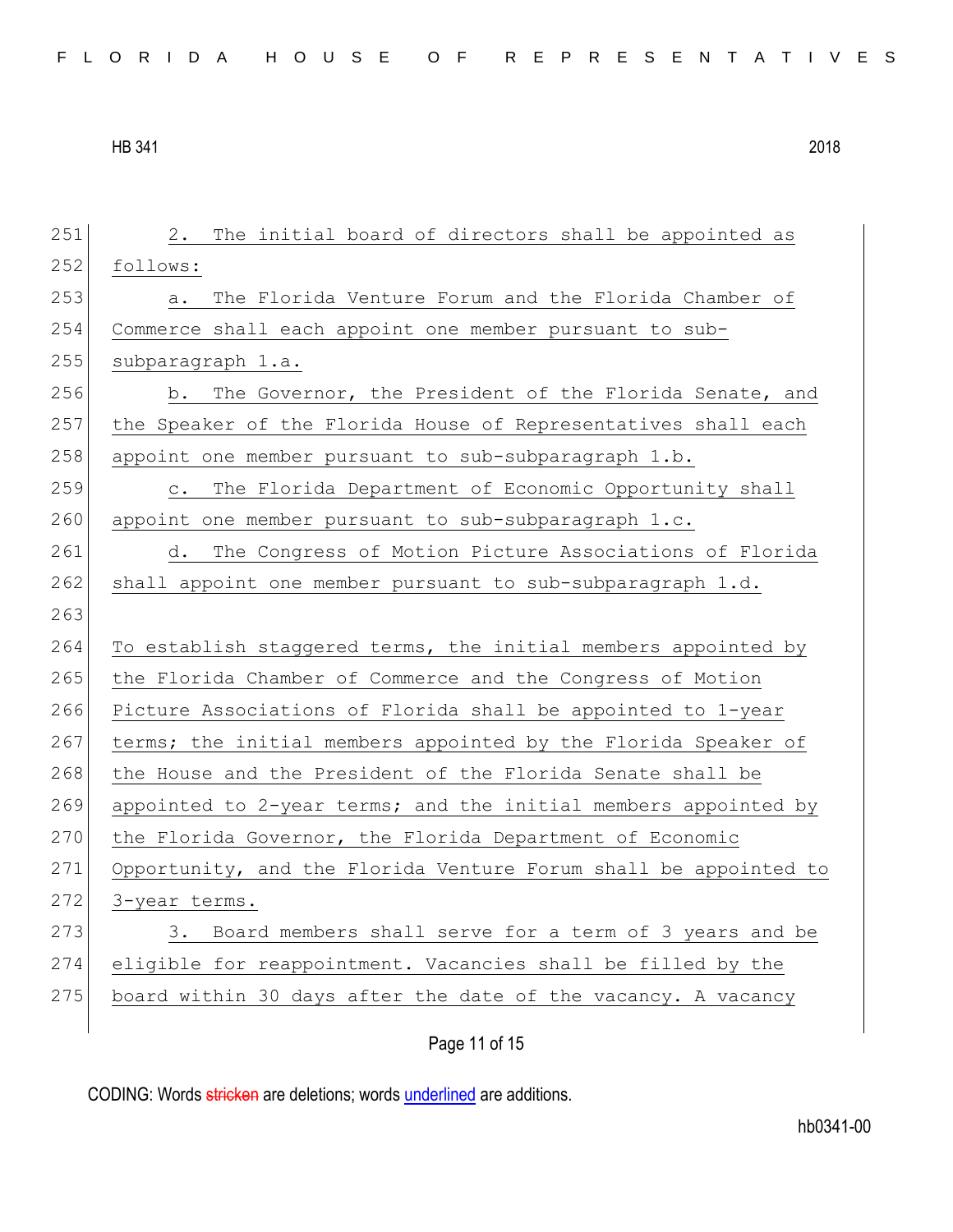| 276 | that occurs before the scheduled expiration of the term of the   |
|-----|------------------------------------------------------------------|
| 277 | member shall be filled for the remainder of the unexpired term.  |
| 278 | (b) Board members are subject to the code of ethics for          |
| 279 | public officers and employees as set forth in part III of        |
| 280 | chapter 112. A board member must abstain from voting and comply  |
| 281 | with the disclosure requirements of s. 112.3143 if there appears |
| 282 | to be a possible conflict under s. 112.311, s. 112.313, or s.    |
| 283 | 112.3143. This paragraph does not prohibit any principal by whom |
| 284 | a board member is retained, as defined in s. $112.3143(1)$ (a),  |
| 285 | from applying for or receiving financing under this section.     |
| 286 | (c) A board member must, with respect to an application          |
| 287 | for financing which is currently pending before the corporation  |
| 288 | or which the board member knows or reasonably expects will be    |
| 289 | submitted to the corporation within 180 days, refrain from       |
| 290 | commenting on or discussing the application outside of a board   |
| 291 | meeting with the applicant or any person retained by the         |
| 292 | applicant.                                                       |
| 293 | (d) Board members shall serve without compensation but may       |
| 294 | be reimbursed in accordance with s. 112.061 for all necessary    |
| 295 | expenses in the performance of their duties, including attending |
| 296 | board meetings and conducting board business.                    |
| 297 | (e) The board shall:                                             |
| 298 | 1. Before the expenditure of funds from the Florida Motion       |
|     |                                                                  |
| 299 | Picture Capital Account, adopt bylaws, rules, and policies that  |
| 300 | are necessary to carry out the corporation's responsibilities    |

Page 12 of 15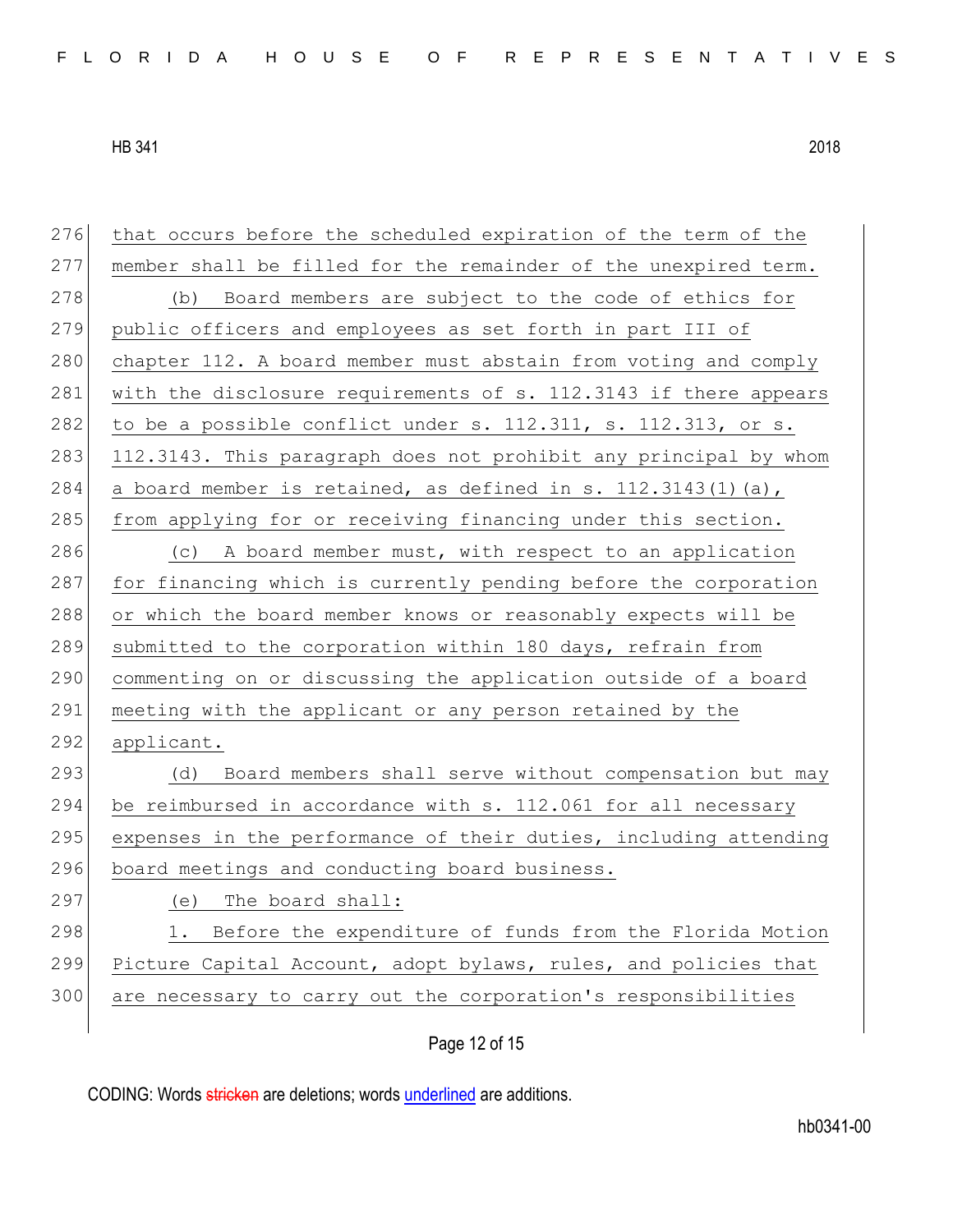| 301 | under this section.                                              |
|-----|------------------------------------------------------------------|
| 302 | 2. Hold regularly scheduled meetings, at least once per          |
| 303 | application period, in order to carry out the objectives and     |
| 304 | responsibilities of the board.                                   |
| 305 | $(5)$ ACCOUNT.                                                   |
| 306 | The board shall create the Florida Motion Picture<br>(a)         |
| 307 | Capital Account for the purpose of receiving state, federal,     |
| 308 | county, municipal, and private financial resources, and the      |
| 309 | returns from productions financed by allocations from those      |
| 310 | resources, and for the purposes of this section. The account     |
| 311 | shall be under the exclusive control of the board.               |
| 312 | Appropriations provided to the corporation for<br>(b)            |
| 313 | financing productions shall be deposited into the account.       |
| 314 | The board may deposit the funds of the account with<br>(C)       |
| 315 | state or federally chartered financial institutions in this      |
| 316 | state and may invest any funds not allocated to a production     |
| 317 | during a fiscal year in permissible securities as described in   |
| 318 | $s. 560.210(1)$ .                                                |
| 319 | Dividend payments received from the investments made<br>(d)      |
| 320 | by the corporation shall be redeposited in the account to be     |
| 321 | used for the purposes of this section.                           |
| 322 | The corporation shall keep its operating expenses to<br>(e)      |
| 323 | the minimum necessary. Such operating expenses shall be funded   |
| 324 | by appropriations provided for that purpose and from net returns |
| 325 | from financing provided under this section.                      |
|     |                                                                  |

# Page 13 of 15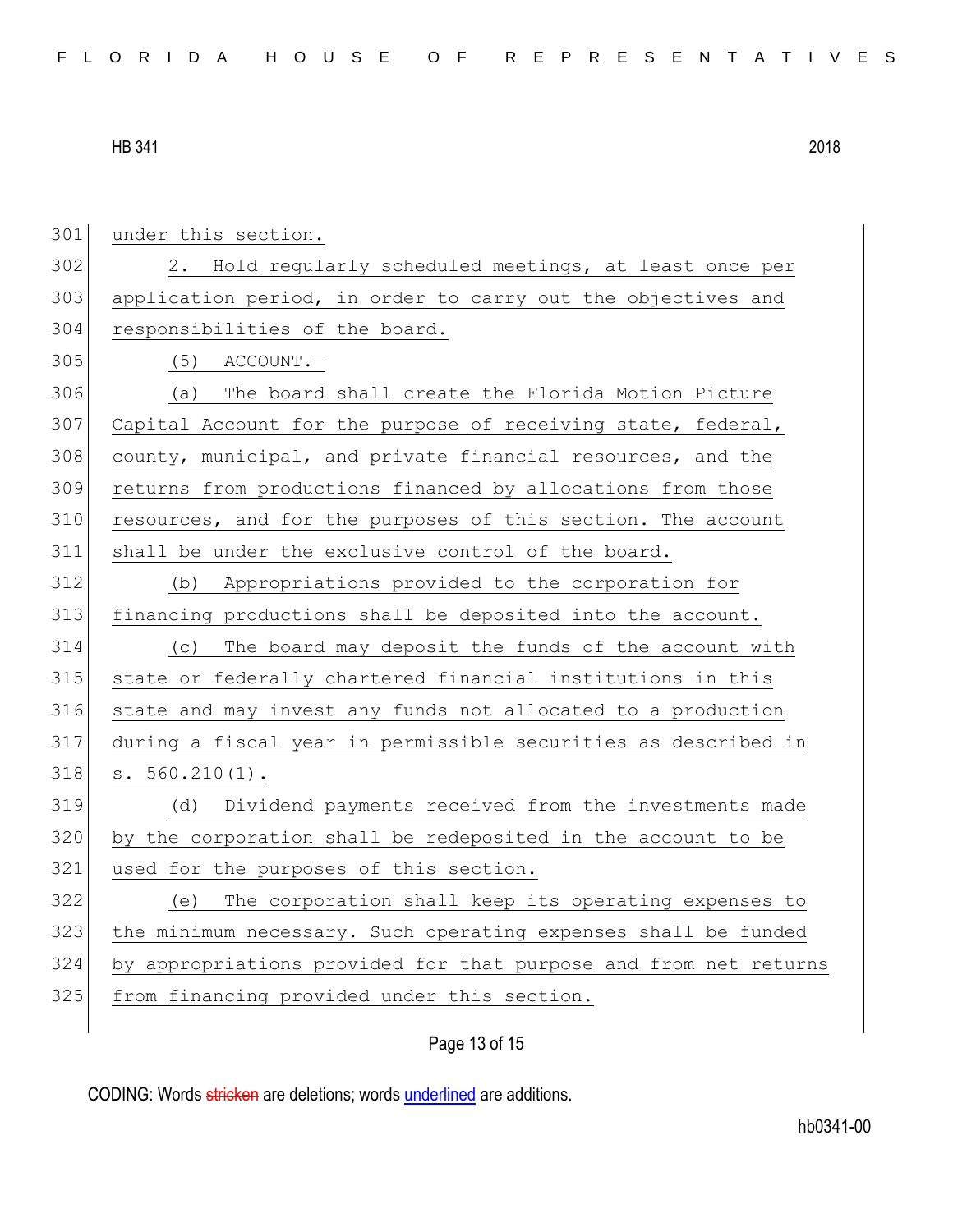| FLORIDA HOUSE OF REPRESENTATIVES |  |
|----------------------------------|--|
|----------------------------------|--|

 (f) Any claims against the account shall be paid solely from the account. Under no circumstances shall the credit of the 328 state be pledged other than funds appropriated by law to the account, nor shall the state be liable or obligated in any way 330 for claims on the account or against the corporation. (6) PRESIDENT OF THE CORPORATION.— (a) The board shall appoint a president. The president shall be knowledgeable about private and public financing of feature film and television projects. (b) The president shall serve at the pleasure of the board and shall receive a salary and benefits as shall be fixed by the board. (c) The president shall administer the programs of the corporation and perform such duties as shall be delegated by the board. (d) The president shall provide staff to the board as 342 requested. (e) The president shall submit an annual budget to be approved by the board. (7) PUBLIC NOTICE OF FINANCING.—The corporation shall notify the Department of Economic Opportunity upon final execution of each contract or agreement by which the corporation provides financing to a production. The corporation shall also publish and maintain a copy of the notice on the corporation's 350 website while the financing remains outstanding. To provide

Page 14 of 15